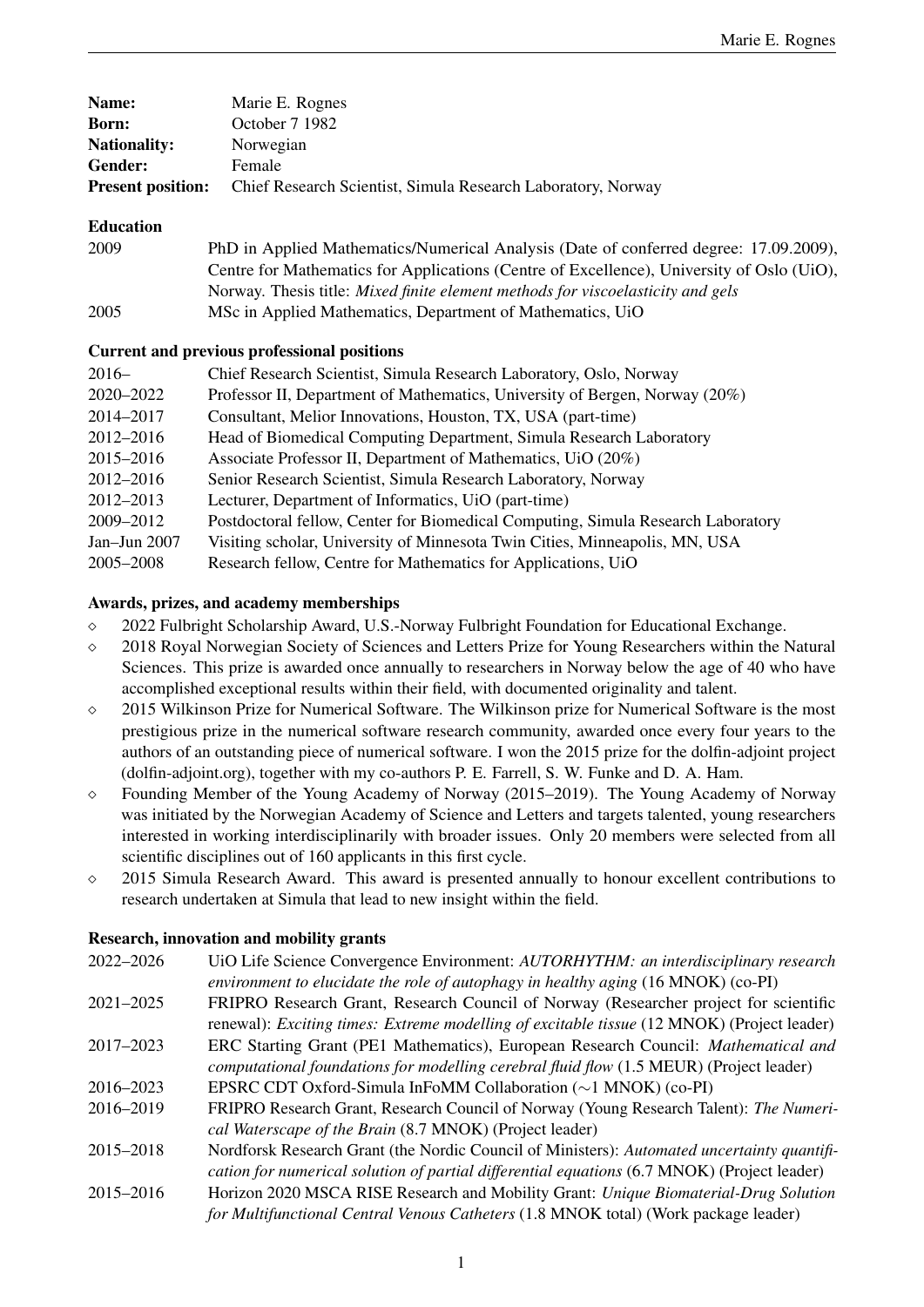| 2014–2018 | Horizon 2020 MSCA ITN Grant: The Link (34 MNOK total) (Associated partner)                        |
|-----------|---------------------------------------------------------------------------------------------------|
| 2012–2018 | RCN Centre of Excellence Center for Biomedical Computing: Robust Solvers and High-level           |
|           | adjoints: software and applications $(\sim 0.5 \text{ MEUR/year}, \text{Work package leader/PI})$ |
| 2007      | Leiv Eiriksson Programme Mobility Grant, Research Council of Norway (60 KNOK) (Project            |
|           | leader)                                                                                           |

## Career breaks

|              | May-Dec 2018 Maternity leave |
|--------------|------------------------------|
| Jun-Dec 2013 | Maternity leave              |

## Lectures, short courses and other teaching activities

| 2021          | Lecture series on Brain modelling: from magnetic resonance imaging to finite element simula- |
|---------------|----------------------------------------------------------------------------------------------|
|               | tion, Porous Media Math Short Course Series, University of Bergen (online)                   |
| 2015, 2016    | Lecturer, 3-day course on FE nics and Dolfin-adjoint, EPSRC CDT NGCM Summer Academy,         |
|               | University of Southampton, UK (top-rated course of the Academy)                              |
| 2015          | Lecturer, UCSD/UiO/Simula 2015 Summer School in Computational Physiology                     |
| 2015-2016     | Lecturer, Solid mechanics (MEK2500, 10 ECTS), Department of Mathematics, UiO                 |
| 2012-2013     | Lecturer, Numerical methods (INF-MAT2351, 10 ECTS), Department of Informatics, UiO           |
| 2008-2013     | Lecturer and demonstrator, FE niCS short courses, including at the American Institute of     |
|               | Mathematics, California, USA; Imperial College London, UK; King Abdullah University of       |
|               | Science and Technology, Saudi Arabia; and University of Southampton.                         |
| $2001 - 2003$ | Assistant teacher in different courses in mathematics and computer science (introduction to  |

programming, programming with high-level languages, numerical linear algebra) at the Faculty

# for Mathematics and Natural Sciences, University of Oslo.

# Organization of scientific meetings (selection since 2013, upcoming events marked by ∗)

| ECCOMAS Congress 2022, 8th European Congress on Computational Methods in Applied       |
|----------------------------------------------------------------------------------------|
| Sciences and Engineering, Oslo, Norway (Young Investigators Initiative Chair)          |
| Minisymposium at ECCOMAS 2022 (Advances in automatic code-generation software for for  |
| simulations in science and engineering), Oslo, Norway                                  |
| 2nd Oslo Brainphatics Seminar, Simula, Norway                                          |
| Minisymposium at ENUMATH 2019 (Discretizations of mixed-dimensional PDEs), Egmond      |
| aan Zee, the Netherlands                                                               |
| 2019 SIAM Conference on Computational Science and Engineering, Spokane, US (Scientific |
| committee)                                                                             |
| PDESOFT 2018, Bergen, Norway                                                           |
| Minisymposium at ECCM-ECFD 2018 (Mathematical and computational modelling of fluid     |
| flow and transport in the brain and spinal cord), Glasgow, UK                          |
| FEniCS'16, Simula Research Laboratory, Norway                                          |
| Minisymposium at 2015 SIAM Conference on Computational Science and Engineering (Effi-  |
| cient Solvers for PDE-Constrained Optimization mini-symposium) Salt Lake City, UT, USA |
| 26th Nordic Seminar on Computational Mechanics, Simula Research Laboratory, Norway     |
|                                                                                        |

## Scientific software projects (selection)

2007– Core developer and, since its establishment in 2016, member of the FEniCS Steering Council 2011– Founding member and core developer of the Dolfin-adjoint project

# Editorial board memberships

| $2022-$  | Associate editor, ESAIM: Mathematical Modelling and Numerical Analysis (ESAIM: M2AN)    |
|----------|-----------------------------------------------------------------------------------------|
| $2020 -$ | Associate editor, SIAM Journal of Scientific Computing (SISC)                           |
| $2020 -$ | Topic editor, Journal of Open Source Software (JOSS)                                    |
| $2020 -$ | Editorial board member, Springer Nature Partial Differential Equations and Applications |
| $2020 -$ | Editorial board member, BMC Fluids and Barriers of the Central Nervous System           |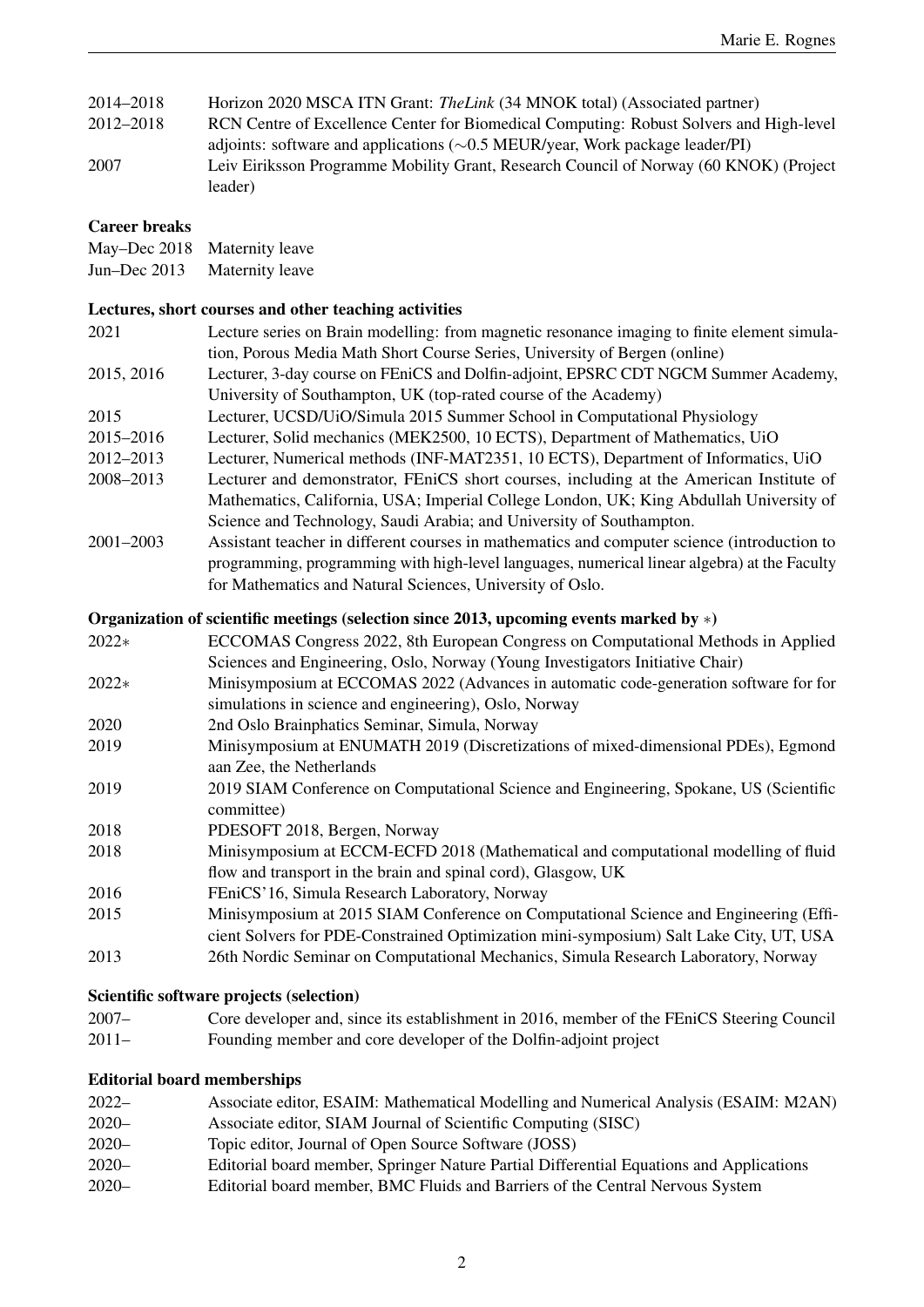# Reviewer for international journals

I have acted as a reviewer for the following scientific journals

Mathematics of Computation, Journal of Numerical Mathematics, Annals of Biomedical Engineering, Numerical Methods in Biomedical Engineering, Fluids and Barriers of the Central Nervous System, Journal of Fluid Mechanics, SIAM Journal on Scientific Computing, ACM Transactions on Mathematical Software, Mathematical Models and Methods in Applied Sciences, BIT Numerical Mathematics, Journal of Computational Physics and Geoscientific Model Development.

## Evaluation committee

- $\Diamond$  Member of **PhD thesis evaluation committees** at the MOX, Politechnico di Milano (2018, 2020); Department of Mathematics and Computer Science, University of Southern Denmark, Odense (2018); Department of Computer Science, Imperial College London (2014); Department of Informatics, University of Grenoble, France (2013); and the Department of Informatics, University of Bergen, Norway (2012);
- $\diamond$  Member of **faculty evaluation committees** at the Department of Mathematics, University of Uppsala (2020), the Department of Mathematics/Informatics, Oslo and Akershus University College (2014), and the Department of Informatics, UiO (2001);

# Supervision of postdoctoral fellows and graduate students

# *Postdoctoral fellows*

- VI) Dr. Marte Julie Sætra studies *modelling and simulation of electrodiffusion and interstitial fluid flow* as a Postdoctoral Fellow with me at Simula (2021–2024);
- V) Dr. Ingeborg Gjerde studies *predictive modelling of perivascular flows* as a Postdoctoral Fellow in the Waterscales (ERC) project at Simula (2020–2022);
- IV) Dr. Cécile Daversin-Catty studies *mixed dimensional mathematical and computational modelling* as a Postdoctoral Fellow in the Waterscales (ERC) project (2017–2021). Daversin-Catty will continue her research as a Research Scientist at Simula;
- III) Dr. Travis B. Thompson studied *mixed finite element methods for multiple-network poroelasticity* as a Postdoctoral Fellow in the Waterscape (RCN) project (2017–2019). Thompson is now a Postdoctoral Research Associate at the Department of Mathematics, University of Oxford;
- II) Dr. Rocio Rodriguez-Cantano studied *uncertainty quantification in cardiac electromechanics* as a Postdoctoral Fellow in the AUQ-PDE (NordForsk) project (2016–2018);
- I) Dr. Simon Funke studied *predictive modeling in physiological flow* as a postdoctoral fellow with me at Simula (2013–2015). Funke was subsequently awarded a FRIPRO Young Research Talent Grant, became a Senior Research Scientist and Research Director at Simula, and is now CEO of a deep technology start-up company.

*PhD students*

- xiii) Ms. Eirill Strand Hague is currently pursuing her PhD on the topic of *cellular modelling of electrochemical interactions in neural tissue* under my supervision at Simula.
- xii) Ms. Georgia Brennan is currently pursuing her DPhil on the topic of *Mathematical modelling of clearancemediated proteopathy with application to Alzheimer's disease* under my co-supervision (with A. Goriely as main supervisor) at the University of Oxford.
- xi) Mr. Marius Causemann is currently pursuing his PhD on the topic of *Mathematical and numerical foundations for modelling deforming excitable tissue* under my supervision at Simula.
- x) Mr. Martin Hornkjøl is currently pursuing his PhD under my co-supervision (with K. A. Mardal as main supervisor) at the University of Oslo.
- ix) Ms. Eleonora Piersanti is currently pursuing her PhD on the topic of *Modelling of brain mechanics via multiple-network poroelasticity* under my supervision at Simula .
- viii) Mr. Nicolas Boulle is currently pursuing his DPhil under my co-supervision (with P. E. Farrell as main ´ supervisor) at the University of Oxford.
- vii) Dr. Ada J. Ellingsrud completed her PhD on *Computational modelling of electrodiffusion and osmosis in cerebral tissue* under my supervision at Simula in 2021. Ellingsrud is now a Research Scientist at Simula, Coordinator for the Simula@BI Research Centre, and Head of Simula's Scientific Computing and Numerical Analysis Department.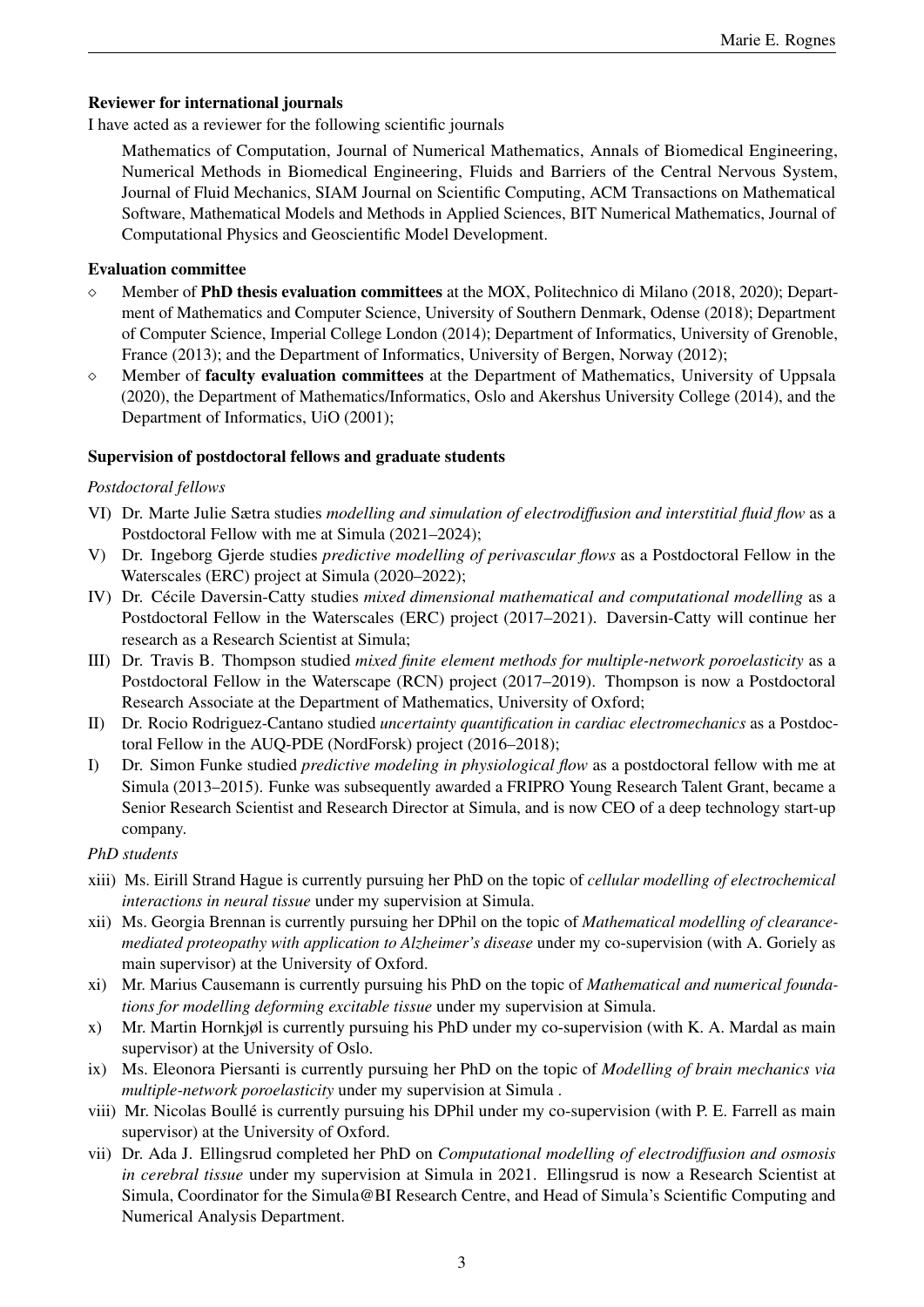- vi) Dr. Lars M. Valnes completed his PhD on *Patient-specific Modeling of the Human Brain using Magnetic Resonance Imaging* under my co-supervision (with K.-A. Mardal as main supervisor) at the University of Oslo in 2020. Valnes is now a Research Engineer at Oslo University Hospital – Rikshospitalet, Norway.
- v) Dr. Vegard Vinje completed his PhD on *Mathematical Modeling of Cerebrospinal Fluid Pulsatility and Pathways* under my supervision at Simula in 2019. Vinje is now a Research Scientist and Research Director for Scientific Computing at Simula.
- iv) Dr. Matteo Croci completed his DPhil (PhD) in Mathematics on *Multilevel Monte Carlo Methods for Uncertainty Quantification in Brain Simulations* under my co-supervision (with P. E. Farrell and M. Giles as main supervisors) at the University of Oxford in 2019. Croci is now a Postdoctoral Research Fellow at the Oden Institute, University of Texas at Austin, US.
- iii) Dr. Gabriel Balaban completed his PhD on *Adjoint Data Assimilation Methods for Cardiac Mechanics* under my supervision at Simula in 2017. He subsequently won a Postdoctoral Research Associate position at King's College London, UK, before continuing his research as a Postdoctoral Fellow in Bioinformatics at the University of Oslo.
- ii) Dr. Giulia Pizzichelli completed part of her PhD studies with me (and with E. Sinibaldi as main supervisor) at Simula in 2015 and graduated from the School of Advanced Studies, Pisa/Istituto Italiano di Tecnologia, Italy in 2016.
- i) Dr. Andre Massing completed his PhD on *Analysis and Implementation of Finite Element Methods on Overlapping and Fictitious Domains* under my co-supervision (with A. Logg as main supervisor) at Simula in 2012. He was subsequently offered an Assistant Professorship at Umea University, Sweden, and is now an Associate Professor at the Norwegian University of Technology and Science, Trondheim, Norway.

## *MSc students*

I have supervised or actively co-supervised the following MSc students in their thesis research at the Departments of Informatics and/or Mathematics at the UiO, at the Norwegian University of Technology and Science, Trondheim, Norway, at the University of Trento, Italy, and at Karlsruhe Institute of Technology, Germany:

Asmund Aamodt Resell (current), Nanna Berre (current), Marius Causemann (2020), Emilie Ødegaard ˚ (2018), Valentyna Pysarieva (2018), Carlo Cisale (2017), Janis Grobovs (2017), Vegard Vinje (2016), Ada J. Ellingsrud (2015), Ingeborg Sauge Torpe (2014), Nina Ødegaard (2014), Eline Sundt (2012), Fredrik Valdmanis (2012),

## **Preprints**

- 44. N. Boullé, P. E. Farrell, M. E. Rognes. Optimal control of Hopf bifurcations. [https://arxiv.org/abs/2201.11684,](https://arxiv.org/abs/2201.11684) 2022.
- 43. Q. Hong, J. O. Kraus, M. I. Kuchta, M. A. Lymbery, K.-A. Mardal, M. E. Rognes. Robust approximation of generalized Biot-Brinkman problems. [https://arxiv.org/abs/2112.13618,](https://arxiv.org/abs/2112.13618) 2021.
- 42. E. Eliseussen, M. E. Rognes, T. B. Thompson. A-posteriori error estimation and adaptivity for multiplenetwork poroelasticity, [https://arxiv.org/abs/2111.13456,](https://arxiv.org/abs/2111.13456?context=q-bio.TO) 2021.
- 41. C. Daversin-Catty, I. G. Gjerde, and M. E. Rognes. Geometrically reduced modelling of pulsatile flow in perivascular networks, [https://arxiv.org/abs/2111.12451,](https://arxiv.org/abs/2111.12451) 2021.
- 40. A. J. Ellingsrud, D. B. Dukefoss, R. Enger, G. Halnes, K. Pettersen and M. E. Rognes. Validating a computational framework for ionic electrodiffusion with cortical spreading depression as a case study, [https://doi.org/10.1101/2021.11.29.470301,](https://doi.org/10.1101/2021.11.29.470301) 2021.

## Articles in peer-reviewed international journals

- 39. X. Lai, H. A. Taskén, T. Mo, S. W. Funke, A. Frigessi, M. E. Rognes and A. Köhn-Luque. A scalable solver for a stochastic, hybrid cellular automaton model of personalized breast cancer therapy. International Journal on Numerical Methods for Biomedical Engineering e3542, 2021
- 38. A. J. Ellingsrud, N. Boulle, P. E. Farrell and M. E. Rognes. Accurate numerical simulation of electrodiffu- ´ sion and water movement in brain tissue. IMA Mathematical Medicine & Biology, 2021
- 37. C. Daversin-Catty, C. N. Richardson, A. J. Ellingsrud and M. E. Rognes. Abstractions and automated algorithms for mixed-dimensional finite element methods. ACM Transactions on Mathematical Software, 2021
- 36. V. Vinje, E. N. Bakker and M. E. Rognes. Brain solute transport is more rapid in periarterial than perivenous spaces. Nature Scientific Reports, 2021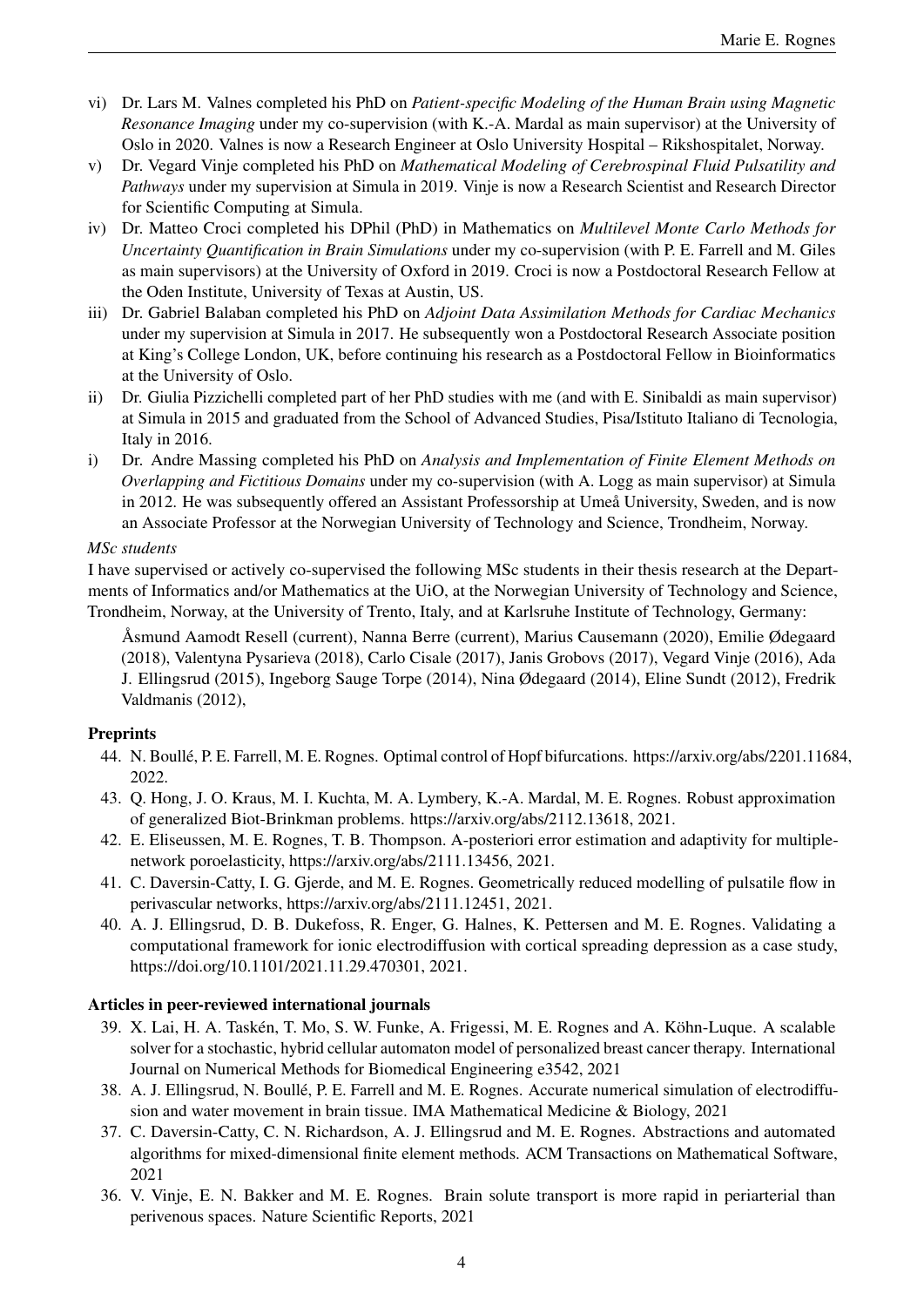- 35. E. Piersanti, J. J. Lee, K.-A. Mardal, M. E. Rognes and T. Thompson. Parameter robust preconditioning by congruence for multiple-network poroelasticity. SIAM Journal on Scientific Computing, 2021
- 34. K.-A. Mardal, M. E. Rognes and T. B. Thompson. Accurate discretization of poroelasticity without Darcy stability – Stokes-Biot revisited. BIT Numerical Mathematics, 2021.
- 33. C. Daversin-Catty, V. Vinje, K.-A. Mardal and M. E. Rognes. The mechanisms behind perivascular fluid flow. PLOS ONE, 2020.
- 32. V. Vinje, A. Eklund, K.-A. Mardal, M. E. Rognes and K.-H. Støverud. Intracranial pressure elevation alters CSF clearance pathways. Fluids and Barriers of the CNS, 2020.
- 31. M. Croci, V. Vinje and M. E. Rognes. Fast uncertainty quantification of tracer distribution in the brain interstitial fluid with multilevel and quasi Monte Carlo. International Journal for Numerical Methods in Biomedical Engineering, 2020.
- 30. A. J. Ellingsrud, A. Solbraa, G. T. Einevoll, G. Halnes and M. E. Rognes. Finite element simulation of ionic electrodiffusion in cellular geometries. Frontiers in Neuroinformatics, 2020
- 29. M. Croci, V. Vinje and M. E. Rognes. Uncertainty quantification of parenchymal tracer distribution using random diffusion and convective velocity fields. Fluids and Barriers of the CNS, 2019
- 28. X. Lai, O. Geier, T. Fleischer, Ø. Garred, E. F. Borgen, S. Funke, S. Kumar, M. E. Rognes, T. Seierstad, A.- L. Børresen-Dale, V. N. Kristensen, O. Engebraaten, A. Kohn-Luque and A. Frigessi. Towards personalized computer simulation of breast cancer treatment: a multi-scale pharmacokinetic and pharmacodynamic model informed by multi-type patient data. Cancer Research, 2019
- 27. V. Vinje, G. Ringstad, E. K. Lindstrom, L. M. Valnes, M. E. Rognes, P. K. Eide and K.-A. Mardal. Respiratory influence on cerebrospinal fluid flow – a computational study based on long-term intracranial pressure measurements. Nature Scientific Reports, 2019
- 26. P. E. Farrell, J. E. Hake, S. W. Funke and M. E. Rognes. Automated adjoints of coupled PDE-ODE systems. SIAM Journal on Scientific Computing, 2019.
- 25. J. J. Lee, E. Piersanti, K.-A. Mardal and M. E. Rognes. A mixed finite element method for nearly incompressible multiple-network poroelasticity. SIAM Journal on Scientific Computing, 2019.
- 24. R. Rodriguez-Cantano, J. Sundnes and M. E. Rognes. Uncertainty in cardiac myofiber orientation and stiffnesses dominate the variability of left ventricle deformation response. International Journal for Numerical Methods in Biomedical Engineering, 2019.
- 23. M. Croci, M. B. Giles, M. E. Rognes and P. E. Farrell. Efficient white noise sampling and coupling for multilevel Monte Carlo with non-nested meshes. SIAM Journal on Uncertainty Quantification, 2018
- 22. V. Vinje, J. Bruckner, M. E. Rognes, K.-A. Mardal and V. Haughton. Fluid dynamics in syringomyelia cavities: Effects of heart rate, CSF velocity, CSF velocity waveform and craniovertebral decompression. The Neuroradiology Journal, 2018
- 21. G. Balaban, H. Finsberg, S. Funke, T. F. Haland, E. Hopp, J. Sundnes, S. Wall and M. E. Rognes. Data ˚ assimillation allows for in-silico identification of cardiac elastic heterogeneity in an infarcted human. Biomechanics and Modeling in Mechanobiology, 2018
- 20. G. Pizzichelli, B. Kehlet, Ø. Evju, B. Martin, M. E. Rognes, K.-A. Mardal and E. Sinibaldi. Numerical study of intrathecal drug delivery to a permeable spinal cord: effect of catheter position and angle. Computer Methods in Biomechanics and Biomedical Engineering, 2017
- 19. A. Tveito, K. H. Jæger, M. Kuchta, K.-A. Mardal and M. E. Rognes. A cell-based framework for numerical modelling of electrical conduction in cardiac tissue. Frontiers in Physics, Computational Physics, 2017
- 18. S. Kallhovd, M. M. Maleckar and M. E. Rognes. Inverse estimation of cardiac activation times via gradient-based optimisation. International Journal for Numerical Methods in Biomed. Engineering, 2017
- 17. M. E. Rognes, P. E. Farrell, S. W. Funke, J. E. Hake and M. M. C. Maleckar. cbcbeat: an adjoint-enabled framework for computational cardiac electro-physiology. Journal of Open Source Software, 2017
- 16. G. Balaban, H. Finsberg, H. H. Odland, M. E. Rognes, S. Ross, J. Sundnes and S. Wall. High resolution data assimilation of cardiac mechanics applied to a dyssynchronous ventricle. International Journal for Numerical Methods in Biomedical Engineering, 2017
- 15. G. Balaban, M. S. Alnæs, J. Sundnes and M. E. Rognes. Adjoint multi-start based estimation of cardiac hyperelastic material parameters using shear data. Biomechanics and Modeling in Mechanobiology, 2016
- 14. M. Alnæs, J. Blechta, J. Hake, A. Johansson, B. Kehlet, A. Logg, C. Richardson, J. Ring, M. E. Rognes and G. N. Wells. The FEniCS Project Version 1.5. Archive of Numerical Software, 2015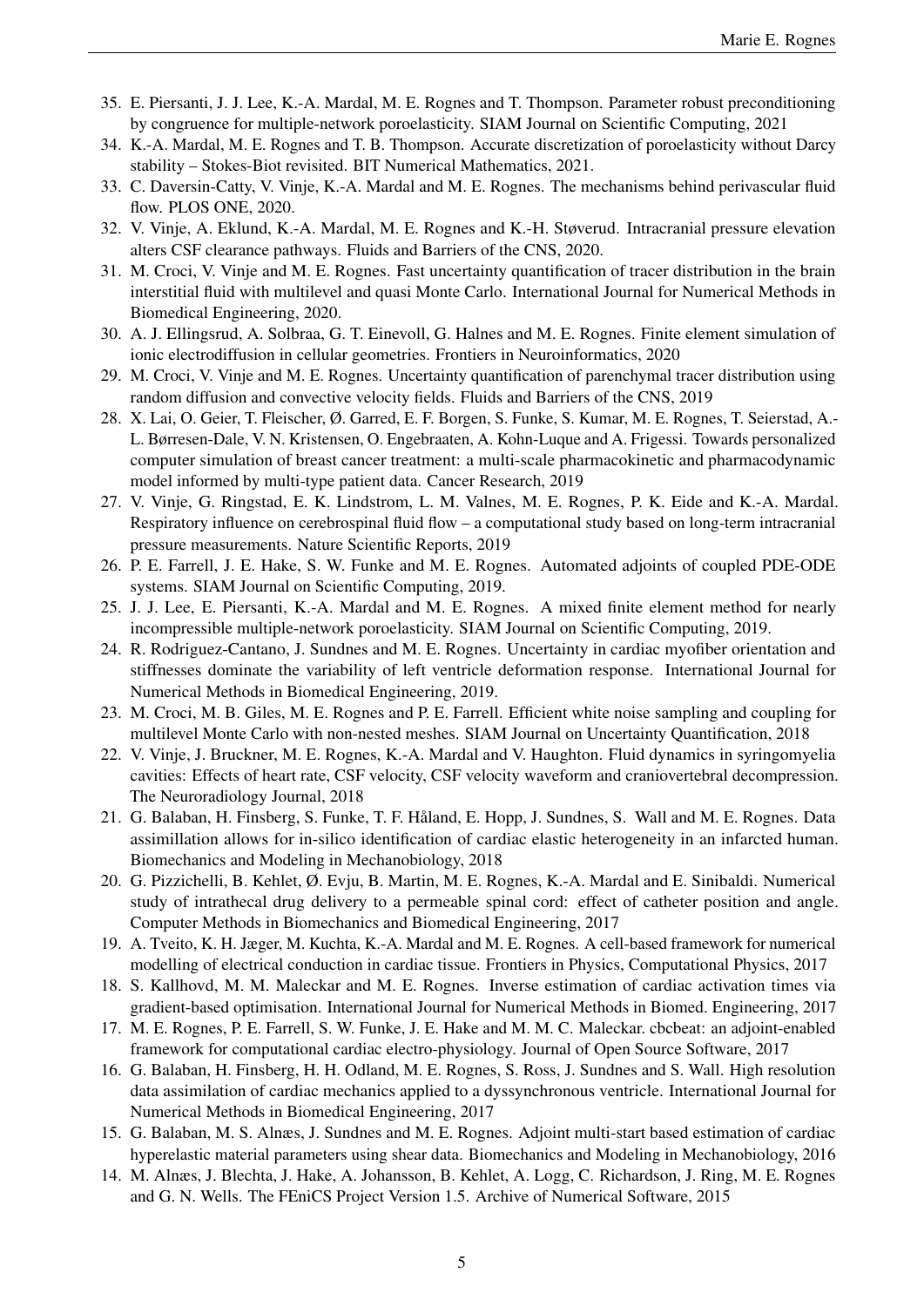- 13. A. Massing, M. G. Larson, A. Logg and M. E. Rognes. A Nitsche-based cut finite element method for a fluid-structure interaction problem. Communications in Applied Mathematics and Comput. Science, 2015
- 12. A. Massing, M. G. Larson, A. Logg and M. E. Rognes. A stabilized Nitsche overlapping mesh method for the Stokes problem. Numerische Mathematik, 2014
- 11. A. Massing, M. G. Larson, A. Logg and M. E. Rognes. A stabilized Nitsche fictitious domain method for the Stokes problem. Journal of Scientific Computing, 2014
- 10. M. S. Alnæs, A. Logg, K. B. Ølgaard, M. E. Rognes and G. N. Wells. Unified Form Language: A domain-specific language for weak formulations of partial differential equations. ACM Transactions on Mathematical Software, 2014
- 9. M. E. Rognes, D. A. Ham, C. J. Cotter and A. T. T. McRae. Automating the solution of PDEs on the sphere and other manifolds in FEniCS 1.2. Geoscientific Model Development, 2013
- 8. P. E. Farrell, D. A. Ham, S. W. Funke and M. E. Rognes. Automated derivation of the adjoint of high-level transient finite element programs. SIAM Journal on Scientific Computing, 2013.
- 7. M. E. Rognes and A. Logg. Automated goal-oriented error control I: stationary variational problems. SIAM Journal on Scientific Computing, 2013
- 6. L. Vynnytska, M. E. Rognes and S. R. Clark. Benchmarking FEniCS for mantle convection simulations. Computers & Geosciences, 2013.
- 5. A. Tveito, G. T. Lines, M. E. Rognes and M. M. Maleckar. An analysis of the shock strength needed to achieve defibrillation in a simplified mathematical model of cardiac tissue. International Journal of Numerical Analysis and Modeling, 2012.
- 4. M. E. Rognes and R. Winther. Mixed finite element methods for linear viscoelasticity with weak symmetry. Mathematical Models and Methods in Applied Science, 2010.
- 3. M. E. Rognes, M. C. Calderer and C. A. Micek. Modelling of and mixed finite element methods for gels in biomedical applications. SIAM Journal of Applied Mathematics, 2009.
- 2. M. E. Rognes, R. C. Kirby and A. Logg. Efficient assembly of H(div) and H(curl) conforming finite elements. SIAM Journal on Scientific Computing, 2009.
- 1. D. N. Arnold and M. E. Rognes. Stability of Lagrange elements for the mixed Laplacian. Calcolo, 2009.

## Peer-reviewed books and edited volumes

- 2. K.-A. Mardal, M. E. Rognes, T. B. Thompson and L. M. Valnes. Mathematical modeling of the human brain: from magnetic resonance images to finite element simulation, Simula SpringerBriefs on Computing (2022)
- 1. K.-A. Mardal, M. E. Rognes and A. Tveito. Modeling excitable tissue: the EMI framework, Simula SpringerBriefs on Computing (2021)

## Peer-reviewed chapters in books (selection)

- 4. G. Halnes, K. H. Pettersen, L. Øyehaug, M. E. Rognes and G. T. Einevoll. Astrocytic ion dynamics: implications for potassium buffering and liquid flow. In Computational Glioscience, Springer Series in Computational Neuroscience, 2019.
- 3. M. E. Rognes. Automated Testing of Saddle Point Stability Conditions. In Automated solution of differential equations by the finite element method, Springer-Verlag, 2012.
- 2. A. Logg, K. B. Ølgaard, M. E. Rognes and G. N. Wells. FFC: the FEniCS Form Compiler. In Automated solution of differential equations by the finite element method, Springer-Verlag, 2012.
- 1. L. Vynnytska, S. R. Clark and M. E. Rognes. Dynamic Simulations of Convection in the Earth's Mantle. In Automated solution of differential equations by the finite element method, Springer-Verlag, 2012.

## Scientific presentations (selection since 2016, upcoming events marked by ∗)

I have given more than 70 scientific presentations (keynotes, plenary lectures, invited talks) since 2007 including

- 2022\* Invited lecture, 30 years of Acta Numerica, Bedlewo, Poland
- 2022\* Invited semi-plenary lecture, ECCOMAS, Oslo, Norway
- 2022\* Invited seminar, University of Stuttgart, Stuttgart, Germany
- 2022\* Invited seminar, Laboratoire de Mecanique des Solides, Ecole Polytechnique, Paris, France ´
- 2021 Invited lecture, *Modelling intracranial pressure, fluid flow and solute transport in surface perivascular space*, BrainH20 Symposium, Copenhagen, Denmark